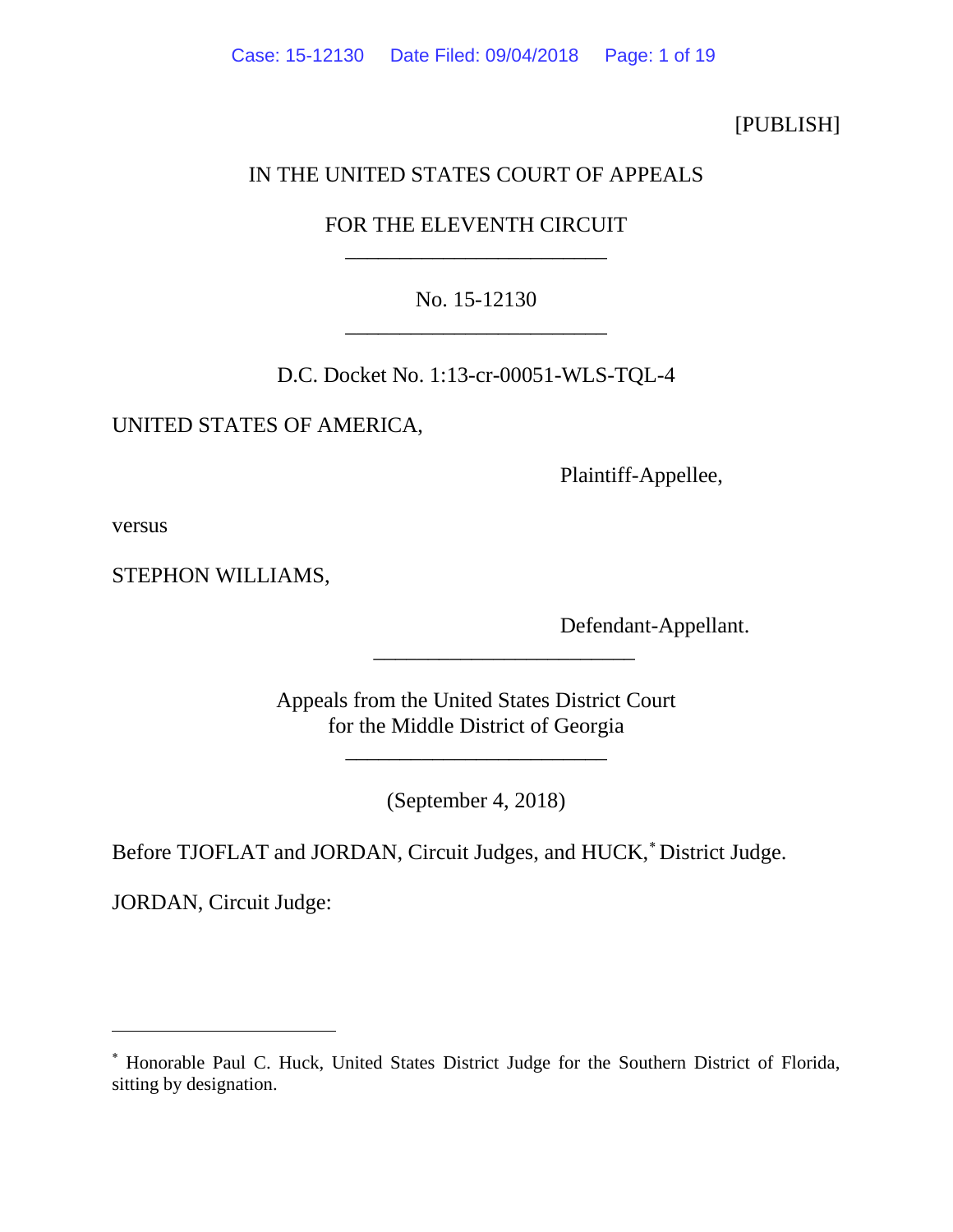Divided loyalties often prove to be a source of mischief in human relations. As this case illustrates, they can also cause serious trouble for an attorney and his client.

Following a seven-day trial, a jury convicted Stephon Williams of a federal narcotics conspiracy offense. *See* 21 U.S.C. § 846. Kim Minix represented Mr. Williams at trial. At the time of trial, Mr. Minix was also representing Tyree Bennett, a government witness who was then appealing his own sentence after pleading guilty to federal narcotics charges. Although Mr. Minix knew that Mr. Bennett had been found to have obstructed justice in his own criminal case, he did not ask him about the obstruction scheme at Mr. Williams' trial. In fact, Mr. Minix asked Mr. Bennett no questions whatsoever.

On appeal, Mr. Williams—represented by different counsel—contends that he is entitled to a new trial because Mr. Minix, due to his simultaneous representation, passed up a valuable opportunity to cross-examine and impeach Mr. Bennett. We conclude that Mr. Minix labored under a conflict, and that Mr. Williams is entitled to an evidentiary hearing to explore whether this conflict adversely affected Mr. Minix's performance.<sup>[1](#page-1-0)</sup>

**I**

<span id="page-1-0"></span> $1$  Donterius Toombs was tried and convicted together with Mr. Williams. We consolidated the appeals of Mr. Toombs and Mr. Williams for briefing and oral argument, but now sever the appeals, and decide Mr. Toombs' appeal in a separate opinion.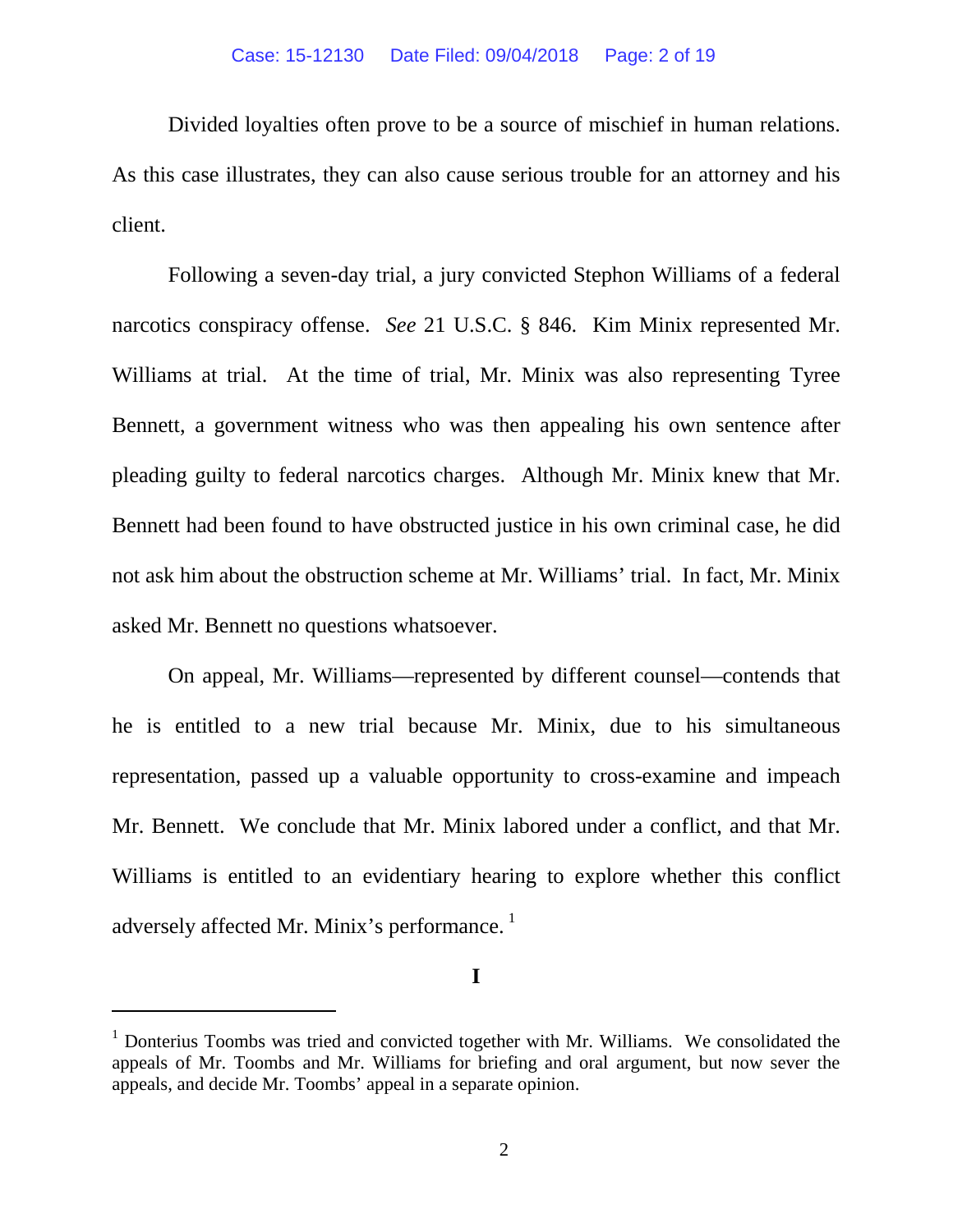We begin by summarizing the proceedings in the cases of Mr. Williams and Mr. Bennett.

## **A**

In September of 2013, Mr. Bennett, pursuant to charges filed in a superseding information, pled guilty to conspiring with others to possess cocaine and marijuana with the intent to distribute, in violation of 21 U.S.C. § 846. The information alleged that the conspiracy, which was based in southern Georgia, lasted from sometime in 2009 to December of 2011. After entry of the plea, the district court appointed Mr. Minix to represent Mr. Bennett at sentencing. **[**One month later, in November of 2013, a grand jury charged Mr. Williams with participating with others (including Mr. Toombs) in a conspiracy to possess cocaine and crack cocaine with the intent to distribute, in violation of 21 U.S.C. § 846. The conspiracy, according to the indictment, was based in Albany, Georgia, and spanned from January of 2010 to December of 2012. The district court appointed Mr. Minix to represent Mr. Williams. The sentencing hearing for Mr. Bennett took place in early 2014. At the hearing, the district court imposed an obstruction of justice enhancement on Mr. Bennett pursuant to U.S.S.G. § 3C1.1 and denied him an acceptance of responsibility adjustment pursuant to U.S.S.G. § 3E1.1. These two decisions were based on a letter that Mr. Bennett sent in July of 2013 to Mr. Toombs—Mr. Williams' alleged co-conspirator—asking him to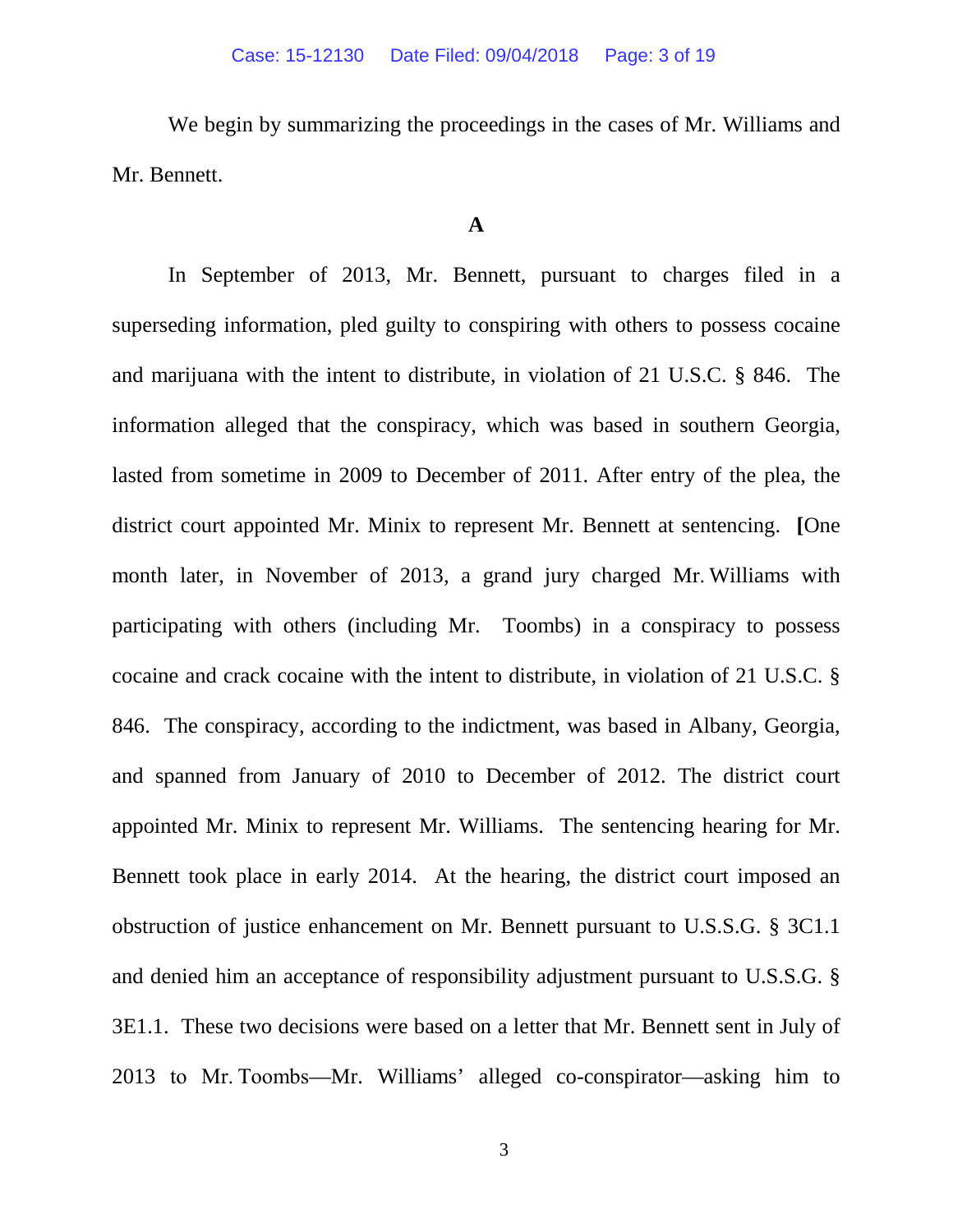cooperate on Mr. Bennett's behalf as a third party in exchange for a substantial payment, and to market a cooperation-for-hire scheme to inmates seeking sentence reductions. The district court sentenced Mr. Bennett to 156 months' imprisonment, and he appealed. Mr. Bennett's appeal, which was handled by Mr. Minix, was pending in the Eleventh Circuit at the time of Mr. Williams' trial in October of 2014.

### **B**

The joint trial of Mr. Williams—still represented by Mr. Minix—and Mr. Toombs lasted seven days. The jury heard testimony from more than a dozen witnesses, including a number of persons who had been charged with narcotics offenses and were cooperating with the government.

The evidence presented by the government showed that from approximately 2010 through 2012 a group of individuals—with one Curtis Donaldson at the center—agreed to work together to distribute cocaine to their overlapping customer bases. To further this goal, the co-conspirators took on various and shifting roles in fulfilling the scheme's necessary tasks, including lending money to each other to purchase cocaine from suppliers, making purchases of cocaine, transporting the cocaine to a "headquarters" and cooking it there, monitoring for and communicating about law enforcement activity to avoid detection, selling cocaine and crack cocaine, and conducting accountings of relevant financial transactions.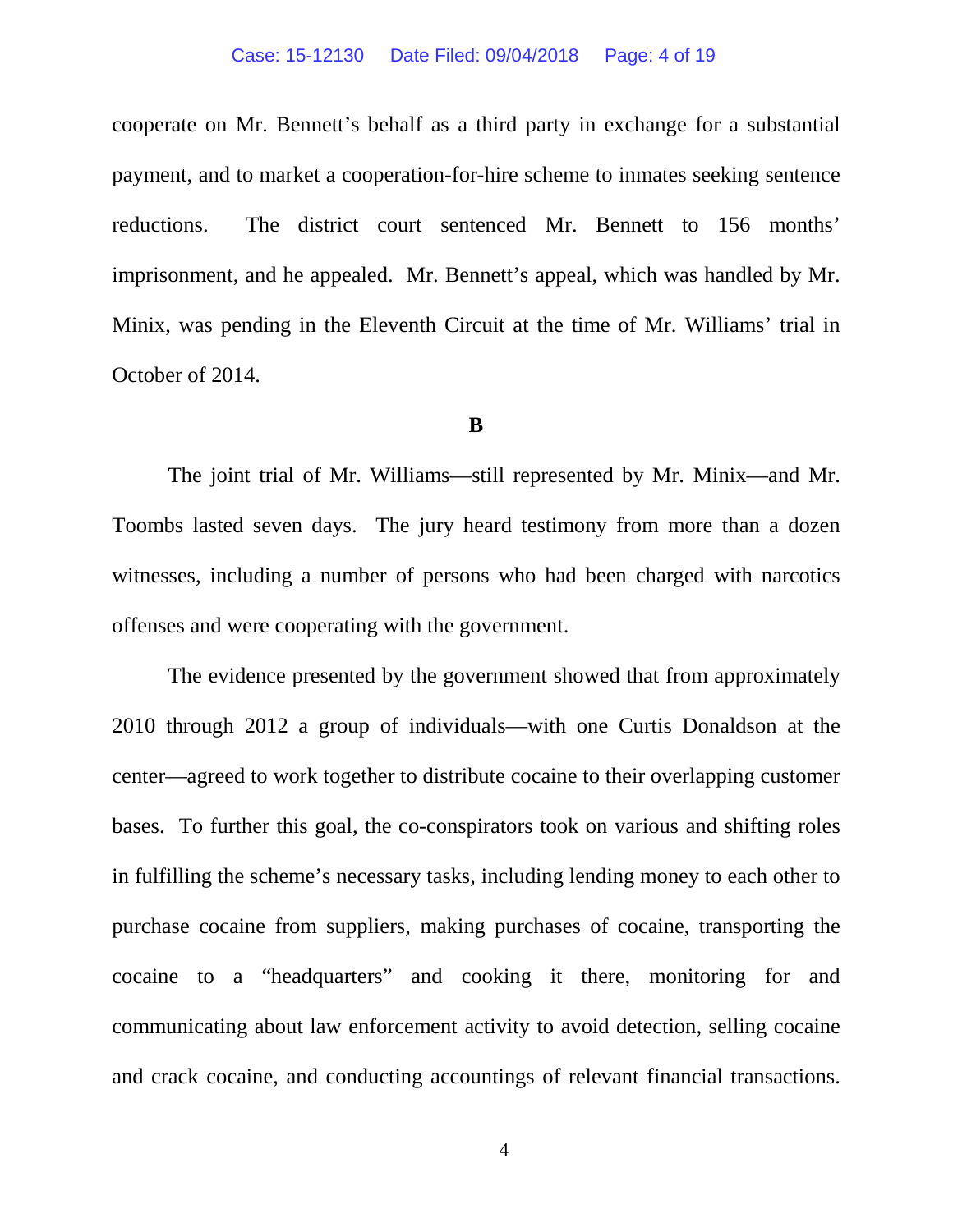Mr. Williams and Mr. Donaldson bought and transported drugs and paraphernalia together numerous times. Mr. Williams acted as a marketer for Mr. Donaldson's crack cocaine, and he once went alone, on behalf of Mr. Donaldson, to deliver an ingredient for another individual to use in cooking crack cocaine.

Mr. Bennett, still represented by Mr. Minix, was one of the government

witnesses at Mr. Williams' trial. Just before Mr. Bennett took the stand, Mr.

Minix, the prosecutor, and the district court engaged in the following colloquy:

|                                | MS. McEWEN: Government calls Tyree Bennett, Your Honor.   |
|--------------------------------|-----------------------------------------------------------|
|                                | MR. MINIX: Your Honor, may we approach real quick?        |
| THE COURT: Yes.                |                                                           |
| (Bench conference as follows.) |                                                           |
|                                | MR. MINIX: As the Court is aware, I'm representing        |
|                                | Mr. Bennett on an appeal. I was his second                |
|                                | counsel, and he's been sentenced. I think we had          |
|                                | an agreement that there wasn't going to be any            |
|                                | questions that would create a conflict.                   |
|                                | MS. McEWEN: The government is not going to ask him any    |
|                                | questions about Mr. Williams, Mr. Minix's client.         |
|                                | MR. MINIX: I just wanted to be sure the government wasn't |
|                                | going to ask him about anything I represented             |
|                                | him on.                                                   |
| MS. McEWEN: We aren't.         |                                                           |
|                                | THE COURT: I recall that's the understanding.             |
| (Bench conference ends.)       |                                                           |
|                                | THE COURT: All right. You may proceed.                    |
|                                | MS. McEWEN: Thank you, Your Honor.                        |

D.E. 3[2](#page-4-0)3 at 158.<sup>2</sup>

<span id="page-4-0"></span> $2$  We have not been able to locate anything in the record that documents a prior discussion or agreement regarding the scope of Mr. Bennett's testimony. Nor have we found any indication in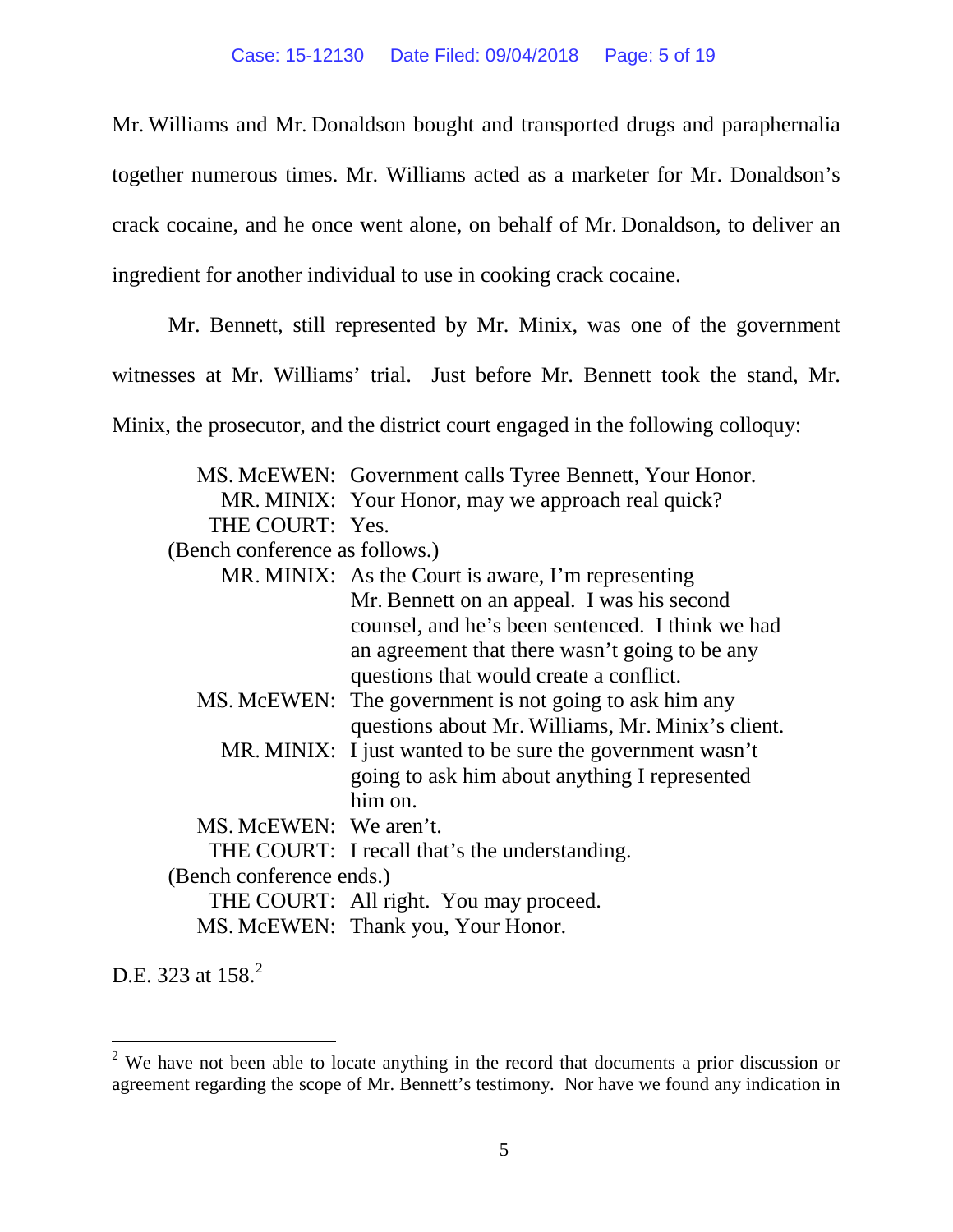Mr. Bennett told the jury that he decided to cooperate with the government by testifying in Mr. Williams' trial in pursuit of the same goal that inspired him to appeal—a reduced sentence. In his testimony on direct examination, Mr. Bennett did not mention Mr. Williams by name. But he supported the government's case against both Mr. Williams and Mr. Toombs by directly describing (and by corroborating other witnesses' testimony concerning) the drug-distribution conspiracy alleged in the indictment. For example, Mr. Bennett testified about the general way that a drug-distribution conspiracy operates, about the types and quantities of drugs distributed in connection with the charged conspiracy, and about the roles or duties of certain individuals in that conspiracy. Mr. Bennett further explained that he obtained drugs from Mr. Donaldson, among others. He also said that he had known Mr. Toombs since the two were about 12 years old; that he and Mr. Toombs dealt drugs that they obtained from Mr. Donaldson and others named in the Donaldson-led conspiracy until he was arrested in late 2011; and that Mr. Toombs and Mr. Donaldson continued selling drugs to his customers when he was incarcerated.

the record that Mr. Williams was aware of the possibility that Mr. Minix had a conflict due to his simultaneous representation of Mr. Bennett, let alone any indication that he knowingly and intelligently waived his right to conflict-free counsel. *See United States v. Alred*, 144 F.3d 1405, 1411 (11th Cir. 1998) (describing the waiver process).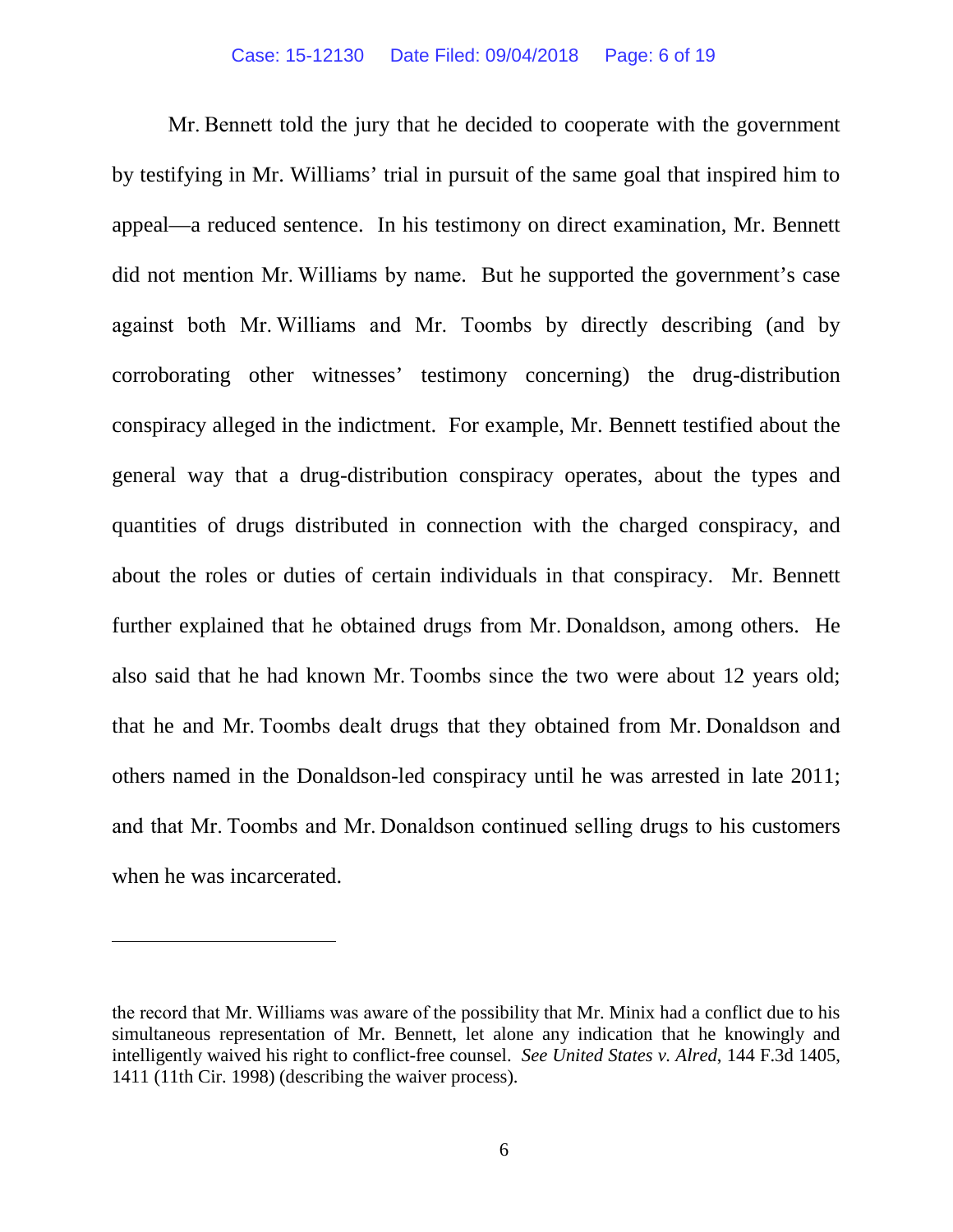#### Case: 15-12130 Date Filed: 09/04/2018 Page: 7 of 19

On direct examination, Mr. Bennett made no mention of his letter to Mr. Toombs or how he had received an obstruction of justice enhancement at sentencing. When Mr. Toombs' counsel cross-examined Mr. Bennett, he did not ask about any of these topics either. Mr. Minix declined to cross-examine Mr. Bennett on behalf of Mr. Williams.

The government, in its re-direct examination, posed about a dozen questions to Mr. Bennett concerning the letter and the obstruction of justice enhancement. Mr. Bennett's testimony concluded with this exchange:

## BY MR. HAMILTON:

- Q: So you lost that three level reduction; is that correct?
- A: Yes, sir.
- Q: And that was as a result of a letter that you wrote?
- A: Yes, sir.
- Q: To Toombs? Does that perhaps leave you with any animosity toward Mr. Toombs?
- A: No, sir.
- Q: So you and him are straight even though you wrote that letter?
- A: Yes, sir.

MR. HAMILTON: No further questions, Your Honor.

MS. McEWEN: Nothing further of this witness, Your Honor.

THE COURT: Any --

- MR. MINIX: Nothing, Your Honor.
- THE COURT: All right. Any reason this witness cannot be excused?
- MS. McEWEN: None from the government, Your Honor.
- THE COURT: Any objection?
- MR. HAMILTON: No objection.
	- MR. MINIX: No objection.
	- THE COURT: All right.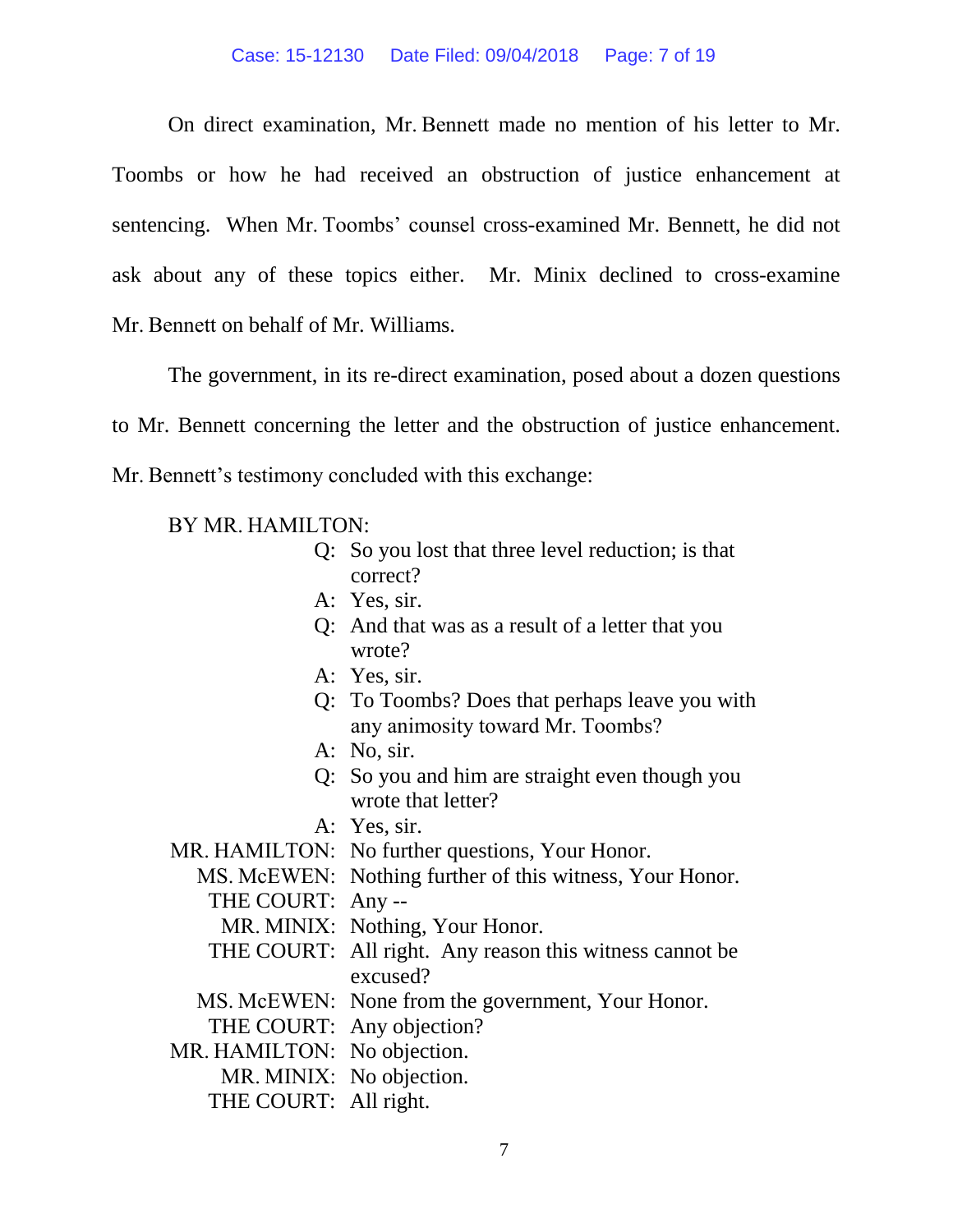### D.E. 323 at 183–84.

Mr. Minix called one witness in Mr. Williams' defense case. That witness testified that Mr. Williams drove her to work each day for several years. Between her direct examination and cross-examination, the witness' testimony spanned just over five of the roughly 1,000 pages in the trial transcript.

### **C**

The jury found Mr. Williams guilty of the § 846 conspiracy charge. The district court sentenced him to 20 years' imprisonment—the minimum term of imprisonment required pursuant to the information that the government filed pursuant to 21 U.S.C. § 851—followed by 10 years' supervised release.

In February of 2015, after Mr. Williams' trial but before sentencing, Mr. Minix submitted Mr. Bennett's initial brief to the Eleventh Circuit. Several months later, we affirmed Mr. Bennett's sentence. *See United States v. Bennett*, 614 F. App'x 403 (11th Cir. 2015).

#### **II**

Mr. Williams contends that Mr. Minix had a conflict of interest due to his simultaneous representation of Mr. Bennett, and that this conflict had an adverse effect on his performance at trial. This "conflict of interest claim is subject to *de novo* review." *Mills v. Singletary*, 161 F.3d 1273, 1287 (11th Cir. 1988).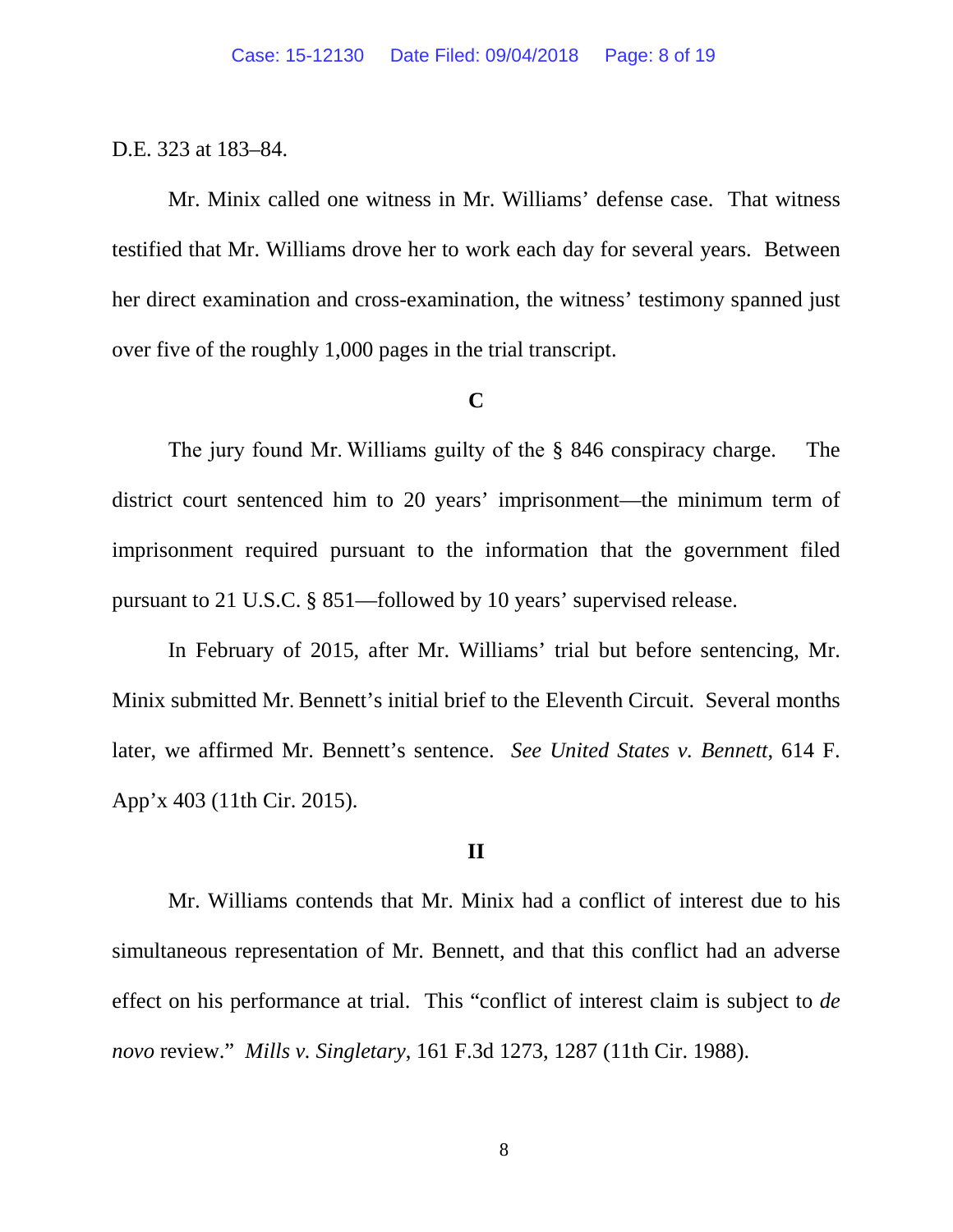**A**

Under the Sixth Amendment, a defendant in a criminal case has the right to the effective assistance of trial counsel. *See Strickland v. Washington*, 466 U.S. 668, 687–88 (1984); *Freund v. Butterworth*, 165 F.3d 839, 858 (11th Cir. 1999) (en banc). This right includes having counsel whose work is not affected by a conflict of interest. *See Cuyler v. Sullivan*, 446 U.S. 335, 350 (1980). A defendant claiming that his counsel rendered ineffective assistance due to a conflict of interest must, except in rare cases, establish an "actual conflict," i.e., a "conflict [that] adversely affected his counsel's performance." *Mickens v. Taylor*, 535 U.S. 162, 174 (2002). *See also id*. at 171 (an "actual conflict" is "a conflict that affected counsel's performance—as opposed to a mere theoretical division of loyalties") (emphasis omitted). $3$ 

To demonstrate adverse effect, Mr. Williams must point to some "plausible alternative defense strategy or tactic that might have been pursued." *Freund*, 165 F.3d at 860 (alteration and internal quotation marks omitted). To be "plausible," the alternative strategy or tactic must have been "reasonable under the facts. . . . [But Mr. Williams] need not show that the defense would necessarily have been

<span id="page-8-0"></span> <sup>3</sup> Under *Holloway v. Arkansas*, 435 U.S. 475 (1978), an "automatic reversal rule"—pursuant to which we conclusively presume that the conflict affected counsel's representation—applies "only where defense counsel is forced to represent codefendants over his timely objection, unless the trial court has determined that there is no conflict." *Mickens*, 535 U.S. at 168.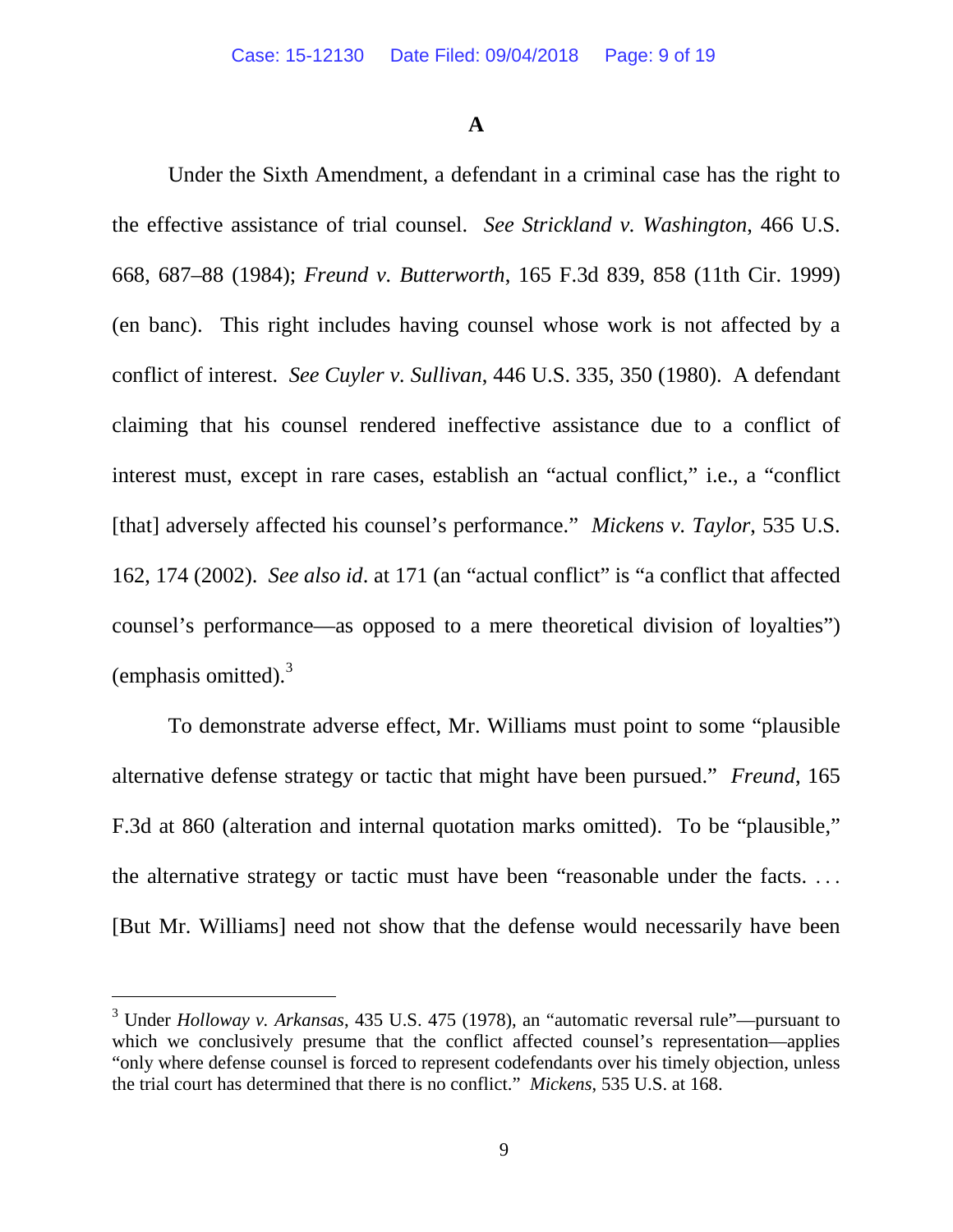successful [if the alternative strategy or tactic] had been used[;] rather he only need prove that the alternative possessed sufficient substance to be a viable alternative." *Id.* (citations and internal quotation marks omitted). Finally, Mr. McWilliams "must show some link between the . . . conflict and the decision to forgo the alternative strategy of defense. In other words, he must establish that the alternative defense was inherently in conflict with or not undertaken due to [Mr. Minix's] other loyalties or interests." *Id.* (citation and internal quotation marks omitted). *See also Porter v. Singletary*, 14 F.3d 554, 561 (11th Cir. 1994) (requiring that a defendant "point to specific instances in the record which suggest an impairment or compromise of his interests for the benefit of another party").

In contrast to most ineffective-assistance-of-counsel cases, the foregoing rule governing conflicts of interest is "prophylaxis," *Mickens*, 535 U.S. at 176, so that the defendant must establish "adverse effect," but "need not demonstrate prejudice in order to obtain relief." *Cuyler*, 446 U.S. at 349–50. Where there is a "breach[ of] the duty of loyalty, perhaps the most basic of counsel's duties," and "it is difficult to measure the precise effect on the defense of representation corrupted by conflicting interests, . . . it is reasonable for the criminal justice system to maintain a fairly rigid rule of presumed prejudice for conflicts of interest"—although "the rule [still] is not quite the per se rule of prejudice that exists for [certain other] Sixth Amendment claims." *Strickland*, 466 U.S. at 692.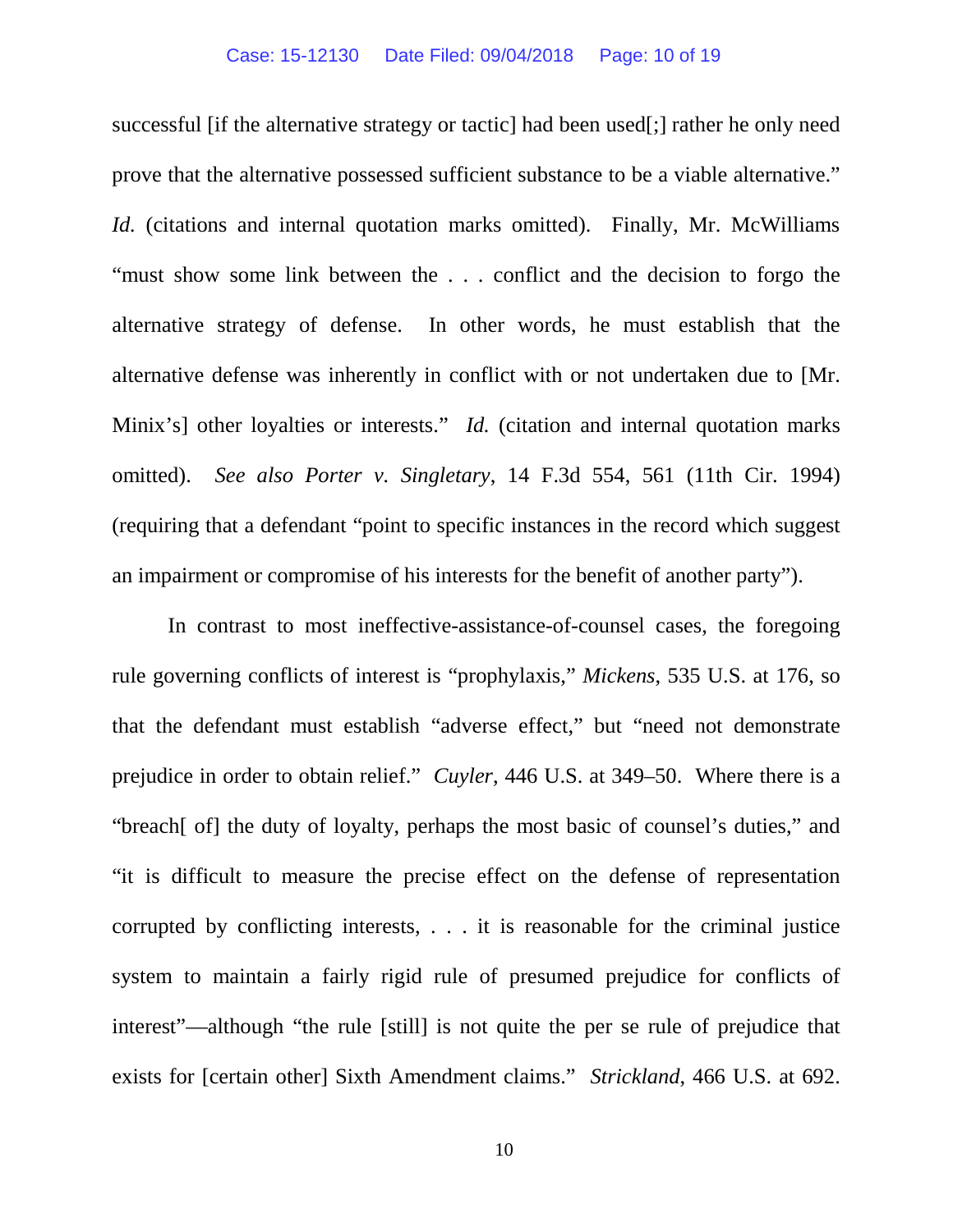The question is whether "the verdict [is] unreliable, [irrespective of whether] *Strickland* prejudice c[ould] be shown." *Mickens*, 535 U.S. at 173.

## **B**

As we have just said, an "actual conflict" is one that adversely affected counsel's performance. *See Mickens*, 535 U.S. at 171, 173–74. As we have done in some of our post-*Mickens* cases, *see, e.g., Ferrell v. Hall*, 640 F.3d 1199, 1244 (11th Cir. 2011), we think it is useful to first determine whether there was a conflict, and then to analyze whether that conflict ripened into an "actual conflict" because it had an adverse effect on counsel's performance.

On the issue of conflict, i.e., divided loyalties, the record before us—though not fully developed—shows several things. First, at the time of Mr. Williams' trial, Mr. Minix represented both Mr. Williams and Mr. Bennett (whose appeal on the obstruction of justice issue was pending before the Eleventh Circuit). Second, Mr. Bennett testified on behalf of the government in Mr. Williams' trial. So Mr. Minix simultaneously represented a defendant in a criminal trial and a witness for the prosecution at that trial. Third, Mr. Minix was faced with the choice of whether to cross-examine one of his clients (Mr. Bennett) while representing another (Mr. Williams). These undisputed facts allow us to begin to address Mr. Williams' conflict of interest claim. *See United States v. Camacho*, 40 F.3d 349, 355 (11th Cir. 1994) ("Generally, we do not consider claims of ineffective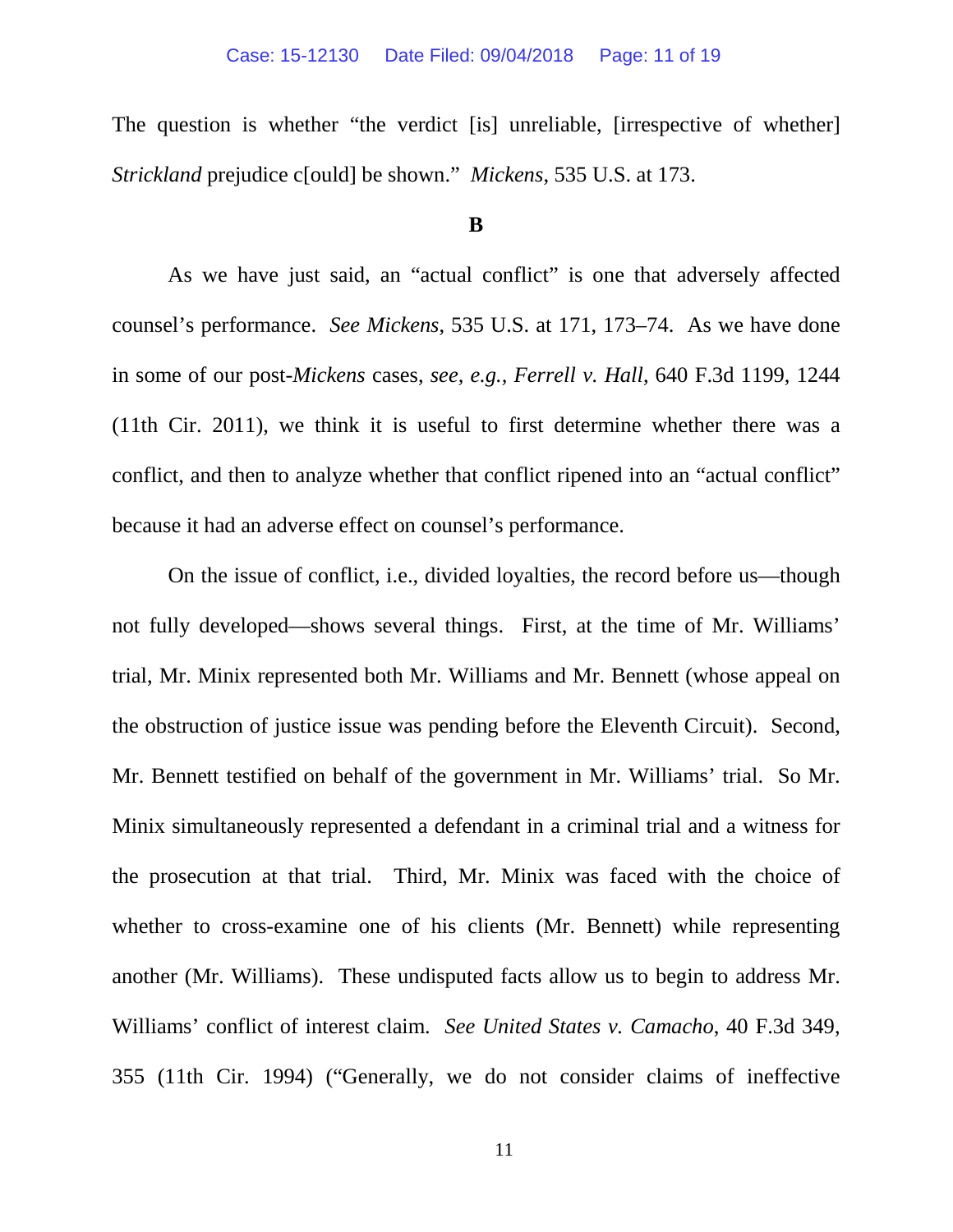### Case: 15-12130 Date Filed: 09/04/2018 Page: 12 of 19

assistance of counsel on direct appeal, because there usually has been insufficient opportunity to develop the record regarding the merits of these claims. We will, however, consider an ineffective assistance of counsel claim on direct appeal if the record is sufficiently developed.") (citation omitted).

"A conflict may arise from a lawyer's simultaneous or successive representation of adverse interests." *McConico v. State of Alabama*, 919 F.2d 1543, 1546 (11th Cir. 1990). As we explain below, Mr. Minix had a conflict of interest at Mr. Williams' trial.

The governing ethical canons of the legal profession, *see, e.g., Waters v. Kemp*, 845 F.2d 260, 263 (11th Cir. 1988), provide that, except under specified circumstances, "a lawyer shall not represent a client if the representation involves a concurrent conflict of interest," i.e., if "there is a significant risk that the representation of one or more clients will be materially limited by the lawyer's responsibility to another client[.]" Model Rules Prof'l Conduct R. 1.7(a)(2) (2014). We have noted that "[a]n attorney who cross-examines a former client inherently encounters divided loyalties." *Lightbourne v. Dugger*, 829 F.2d 1012, 1023 (11th Cir. 1981). Here the situation was more problematic because Mr. Bennett was Mr. Minix's current client.

At trial, Mr. Minix was "placed in the equivocal position of having to crossexamine his own client as an adverse witness. His zeal in defense of his client the

12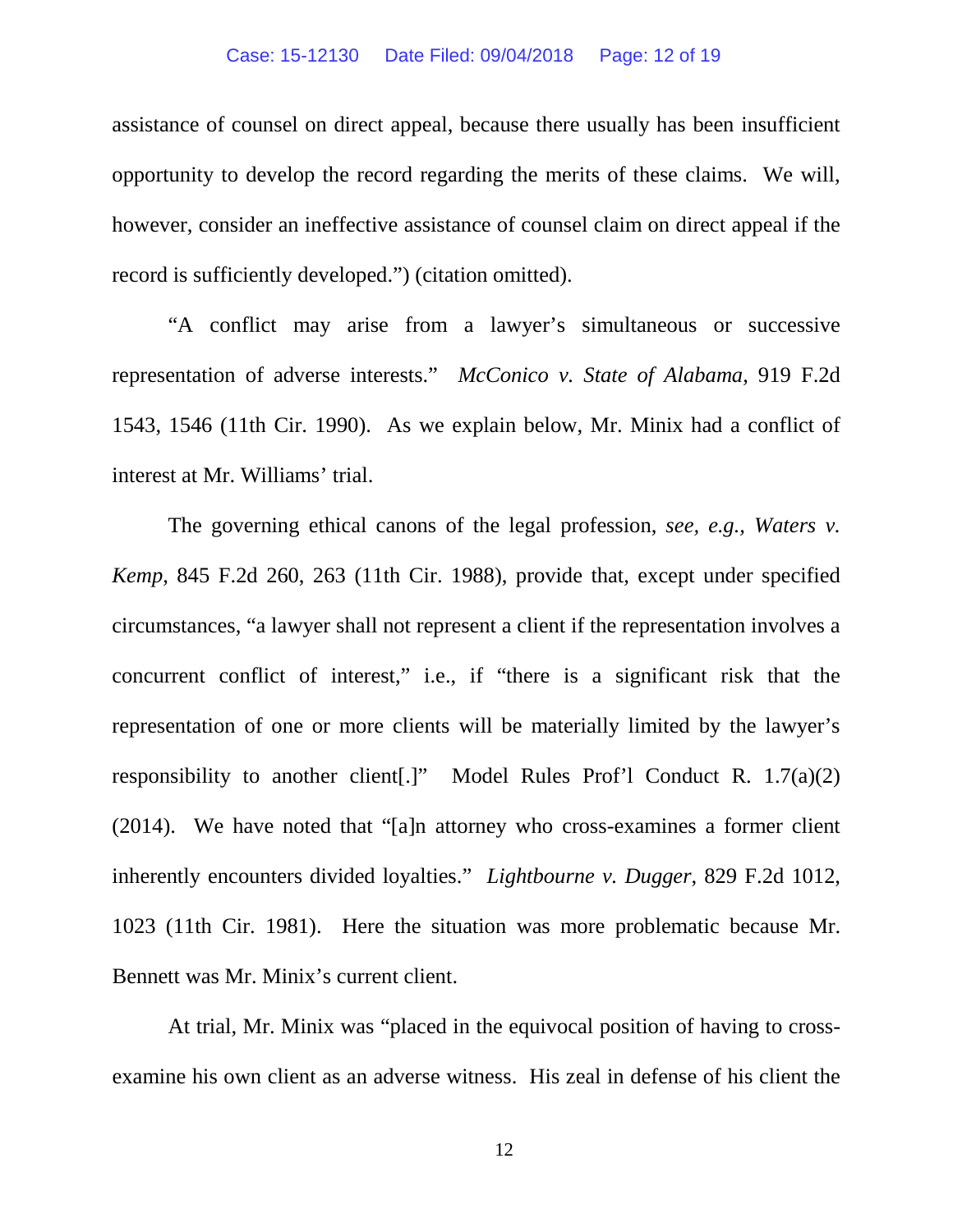accused [Mr. Williams] [wa]s thus counterpoised against solicitude for his client the witness [Mr. Bennett]." *Castillo v. Estelle*, 504 F.2d 1243, 1245 (5th Cir. 1974) (Wisdom, J.) (concluding that defense counsel's "divided loyalties"—the simultaneous representation of a criminal defendant and of the victim/witness of the defendant's alleged crime in unrelated litigation—"amount[ed] to a denial of the right to effective representation essential to a fair trial"). In addition, Mr. Minix faced the possibility that Mr. Bennett "might take umbrage at a vigorous defense of [Mr. Williams] and dispense with [his future] services." *Zuck v. State of Alabama*, 588 F.2d 436, 439 (5th Cir. 1979). *See also Wheat v. United States*, 486 U.S. 153, 163–64 (1988) (upholding district court's decision to not allow a defendant to substitute his counsel with counsel for his co-defendants because of the ethical problems which would be faced by the latter in cross-examining his clients if they testified as government witnesses at the defendant's trial). Contrary to the government's argument, *see* Br. for the United States at 32–33, by the time of Mr. Bennett's testimony at Mr. Williams' trial, the conflict was no longer hypothetical.

In *McConico*, a simultaneous representation case similar in some ways to this one, we noted that "[t]he inherently antagonistic task of cross-examining a client was made more serious" because the cross-examination "called into question" the litigation position that the very same attorney was advancing for that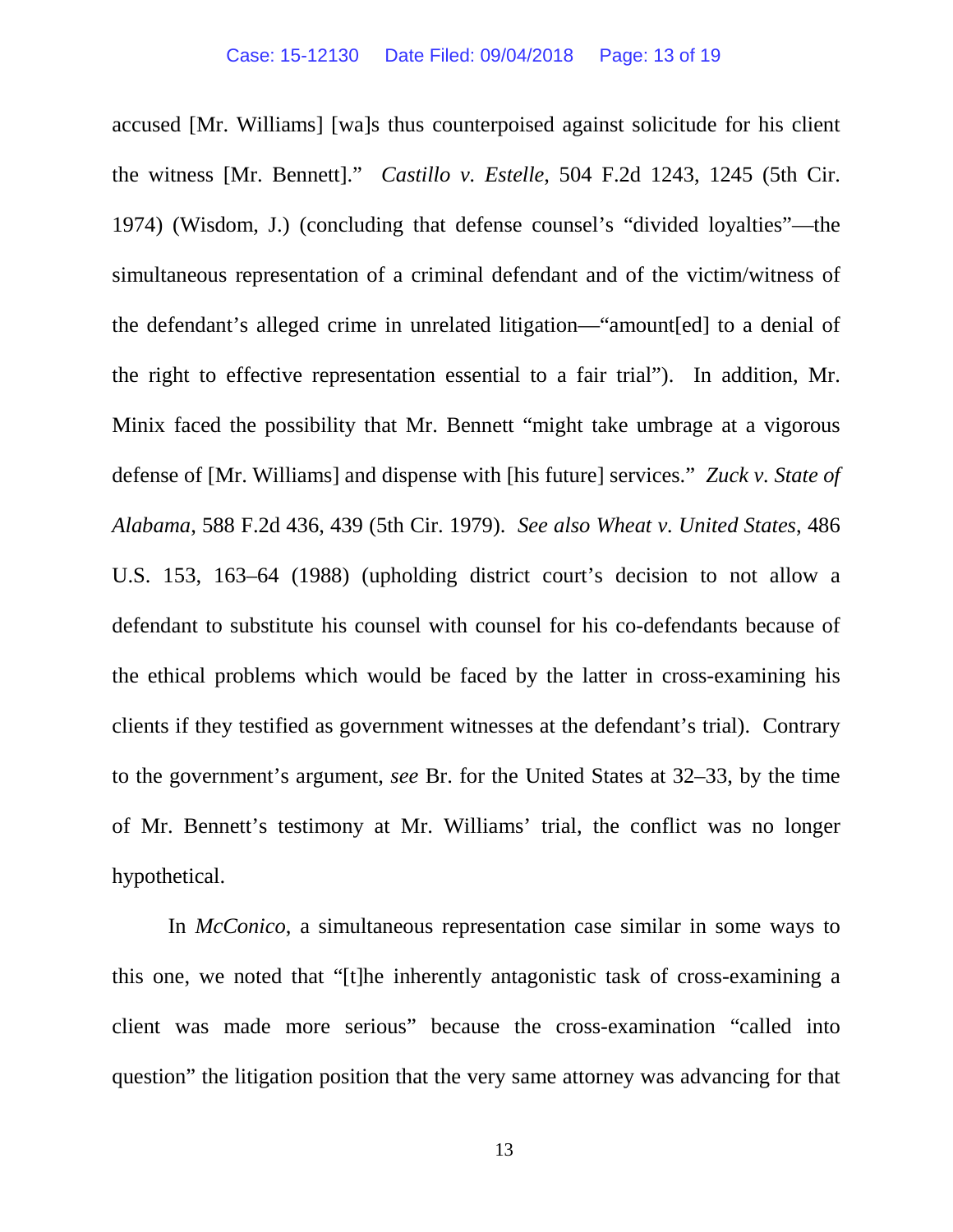client. *McConico*, 919 F.2d at 1543, 1547–48. James McConico was charged with the murder of his brother-in-law, Ricky Morton, and claimed self-defense. James' wife, Brenda—who was Ricky's sister—retained the same attorney who was representing James on the murder charge to recover insurance proceeds from Ricky's insurance policy. That policy, however, contained an exclusion that denied payment if the death was related to Ricky's commission of an assault or felony—such as what would have prompted James to kill Ricky in self-defense. Prior to trial, the insurance company paid Brenda and the attorney some of the proceeds from the policy. After James' trial, Brenda and her other brother Rodney signed a document releasing the insurance company from any further liability arising out of the insurance claim. *See id.* at 1544–45.

At James' trial, the attorney argued that James shot Ricky (who was allegedly the aggressor) in self-defense. Brenda testified for the prosecution at trial, so the attorney who represented both her (on the insurance matter) and James (on the murder charge in the criminal case), and who was asserting contradictory theories on behalf of each client, had to cross-examine her. The jury found James guilty, and the trial court sentenced him to life imprisonment. *See id.* at 1545.

On these facts, we held that the opposing litigation positions of James and Brenda McConico presented "a situation of inherent conflict." *Id*. at 1547. We noted that the attorney "did not vigorously impeach" or otherwise attack Brenda's

14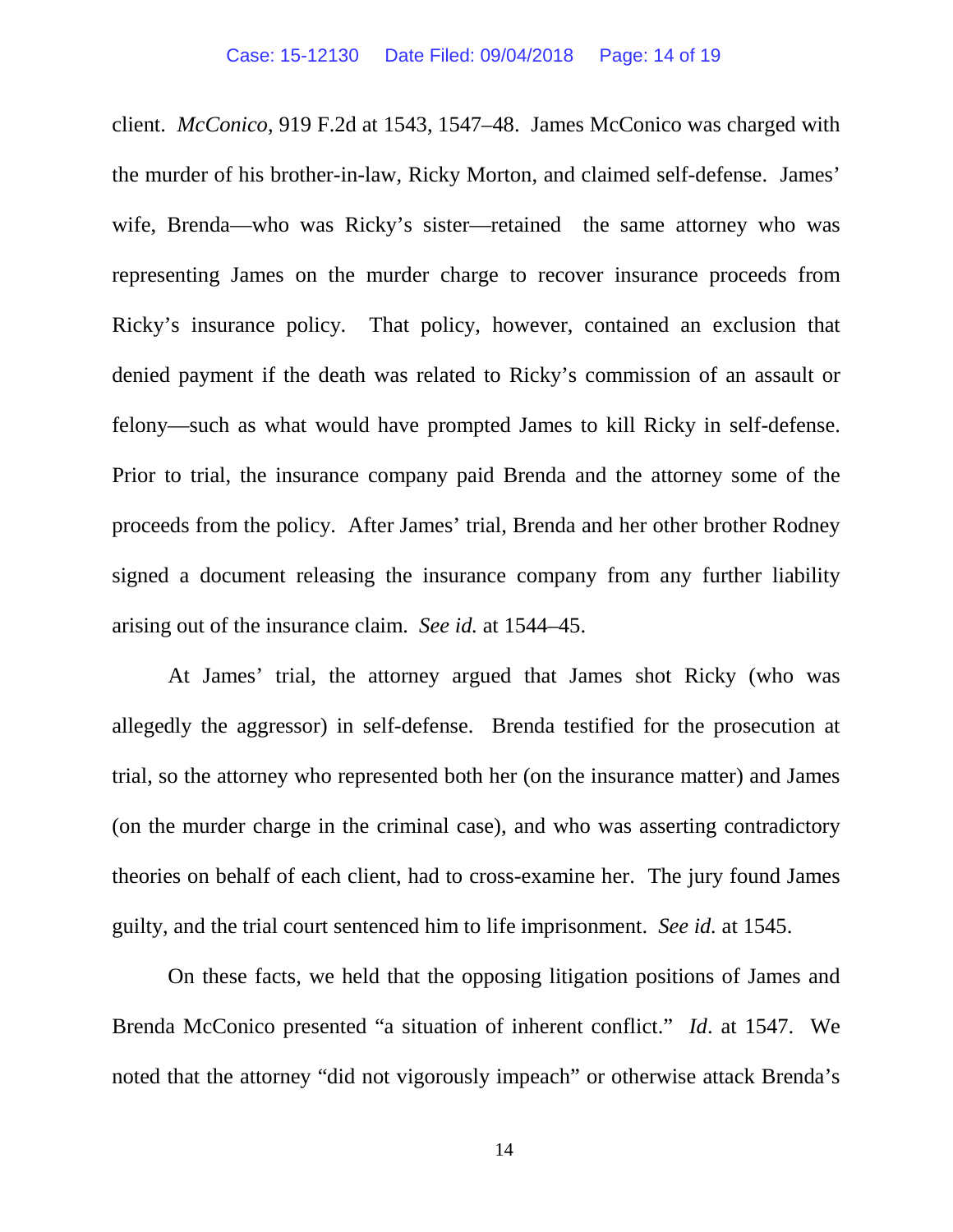testimony as much as he might have. *Id*. at 1549. Indeed, we said that the conflict "forced [him] to choose evidence less convincing for [James'] case . . . than was available." *Id*. at 1547.

As in *McConico*, here the undisputed facts establish a conflict of interest: Mr. Minix represented two clients concurrently, and when one of them testified at the other's trial, Mr. Minix had to decide whether to cross-examine.

### **C**

That leaves the question of adverse effect. Mr. Williams argues that the conflict faced by Mr. Minix adversely affected his performance, and his argument proceeds as follows: Mr. Minix failed to cross-examine Mr. Bennett; crossexamination was a viable option, given that, for example, Mr. Bennett left himself open to impeachment based on his post-detention criminal activity, which reflected a willingness to lie to the government; and it would have been impossible for Mr. Minix to cross-examine Mr. Bennett on this matter without both violating his duty of loyalty to Mr. Bennett and undermining his ongoing attempt to obtain a reduced sentence in the pending appellate proceedings (or, the reason that Mr. Minix did not cross-examine Mr. Bennett was *specifically* that he did not wish to violate his duty of loyalty to him, or that he did not wish to undermine Mr. Bennett's ongoing attempt to reduce his sentence). *See Freund*, 165 F.3d at 860.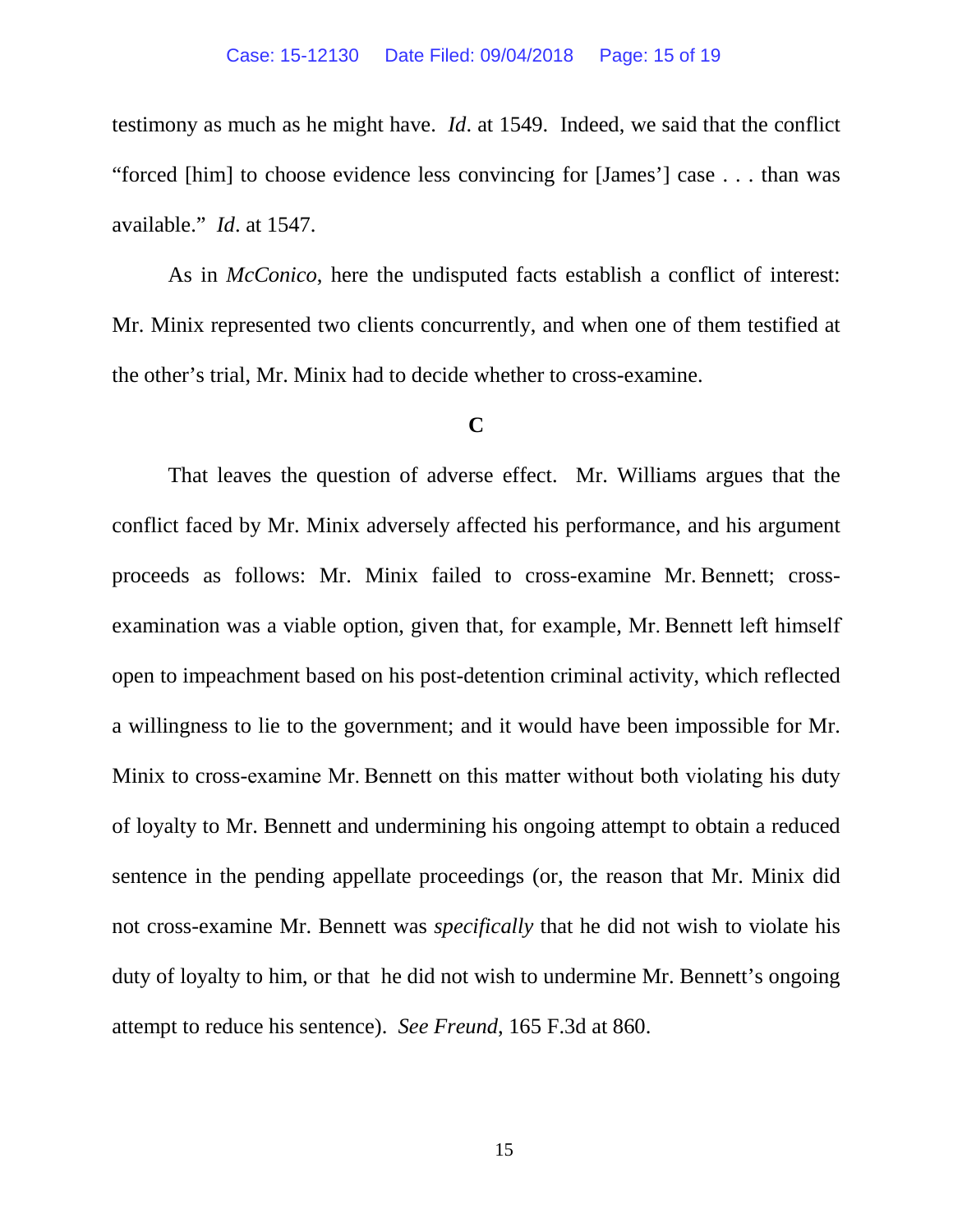As noted earlier, an adverse effect resulting from a conflict is not the same thing as prejudice in the run-of-the-mill *Strickland* sense. *See Mickens*, 535 U.S. at 173; *Cuyler*, 446 U.S. at 349–50; *Freund*, 165 F.3d at 860. We conclude that, on the existing record, Mr. Williams has made out a strong case of adverse effect. Mr. Minix chose not to cross-examine Mr. Bennett and, in the words of *Freund*, cross-examination appears to have "possessed sufficient substance to be a viable alternative" given the facts that led to Mr. Bennett's obstruction of justice enhancement. 165 F.3d at 860 (internal quotation marks omitted). In addition, cross-examination appears to have been "inherently in conflict with . . . [Mr. Minix's] other loyalties or interests" or appears to have "'not [been] undertaken due to th[os]e . . . other loyalties or interests.'" *Id.* Indeed, it appears that there was an agreement or understanding that Mr. Bennett would not testify about Mr. Williams, and this may have been an attempt to eliminate or at least minimize the conflict Mr. Minix faced due to his simultaneous representation. *See McConico*, 919 F.2d at 1547–49; *Castillo*, 504 F.2d at 1245. We note, as well, that "it is generally easier to prove actual conflict arising from simultaneous representation than from successive representation." *McConico*, 919 F.2d at 1546.

The government argues that there was no harm, and therefore no foul, because Mr. Bennett stayed away from directly incriminating Mr. Williams during his testimony. As a result, says the government, there was "nothing to be gained"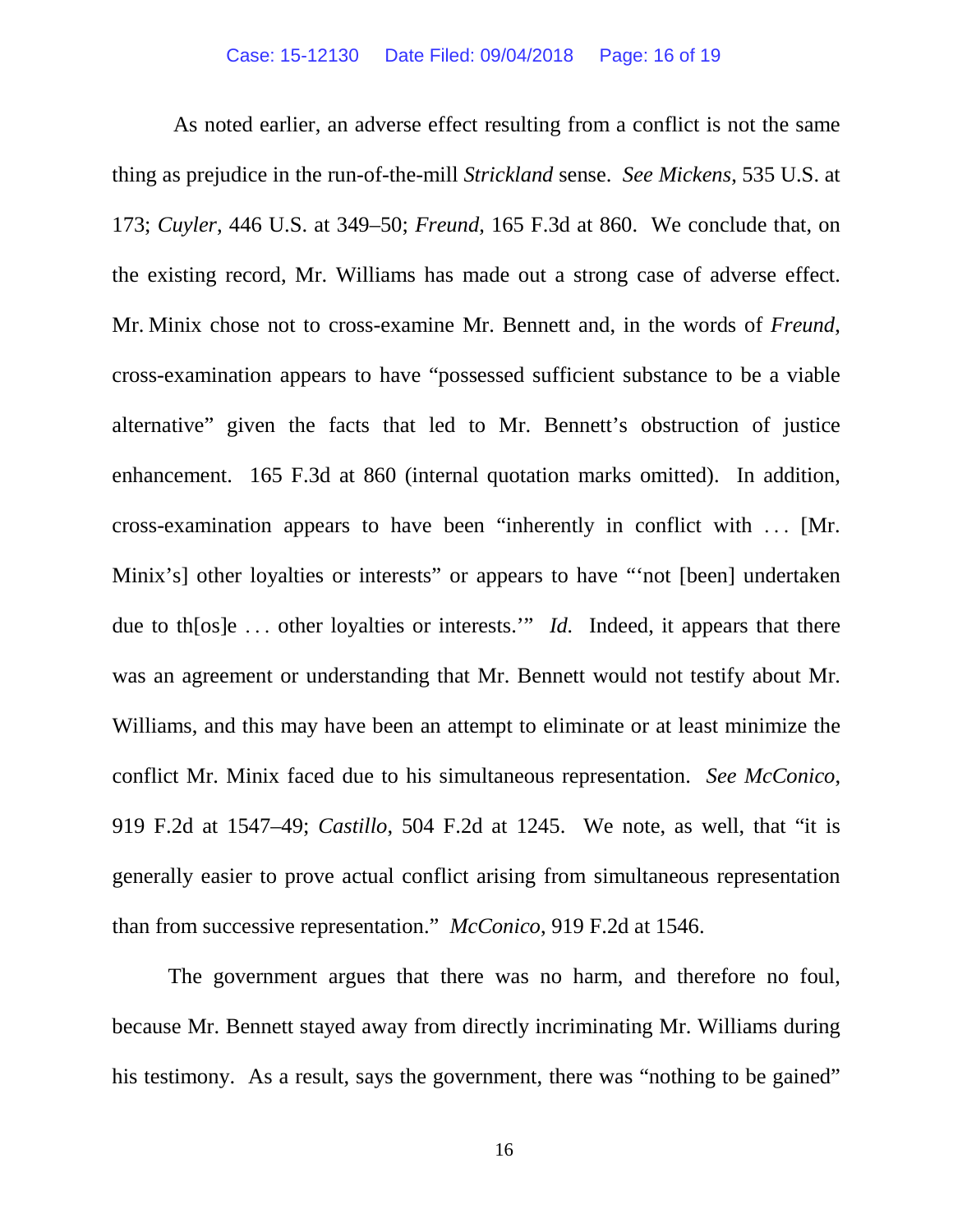#### Case: 15-12130 Date Filed: 09/04/2018 Page: 17 of 19

from cross-examination. *See* Br. for the United States at 33. This argument mistakenly applies the general *Strickland* prejudice standard to Mr. Williams' conflict of interest claim. What matters is whether cross-examination "possessed sufficient substance to be a viable alternative." *Freund*, 165 F.3d at 860. The government's argument also overlooks the fact that Mr. Bennett's testimony helped establish the existence of the charged conspiracy (one of the key elements of the § 846 offense) and the role of various players in the scheme. Impeaching Mr. Bennett with his obstructive conduct (which involved deception) would have at least served the purpose of undermining his credibility (and possibly a portion of the government's case). The government's argument might be on more solid footing if Mr. Williams were required to show *Strickland* prejudice, but that is not a burden that he shoulders. The same goes for the fact that the government, on redirect examination, asked Mr. Bennett some questions about the obstruction of justice enhancement. *See, e.g., Cuyler*, 446 U.S. at 349–50.

Nevertheless, we do not award Mr. Williams the relief he seeks—a new trial—at this time. We think it is best to remand the case to the district court so that it can hold an evidentiary hearing and flesh out all of the relevant facts relating to Mr. Williams' conflict of interest claim. *See, e.g., Burden v. Zant*, 871 F.2d 956, 957 (11th Cir. 1989) (remanding for an evidentiary hearing to determine the facts concerning a conflict of interest claim). Among other things, we do not know if

17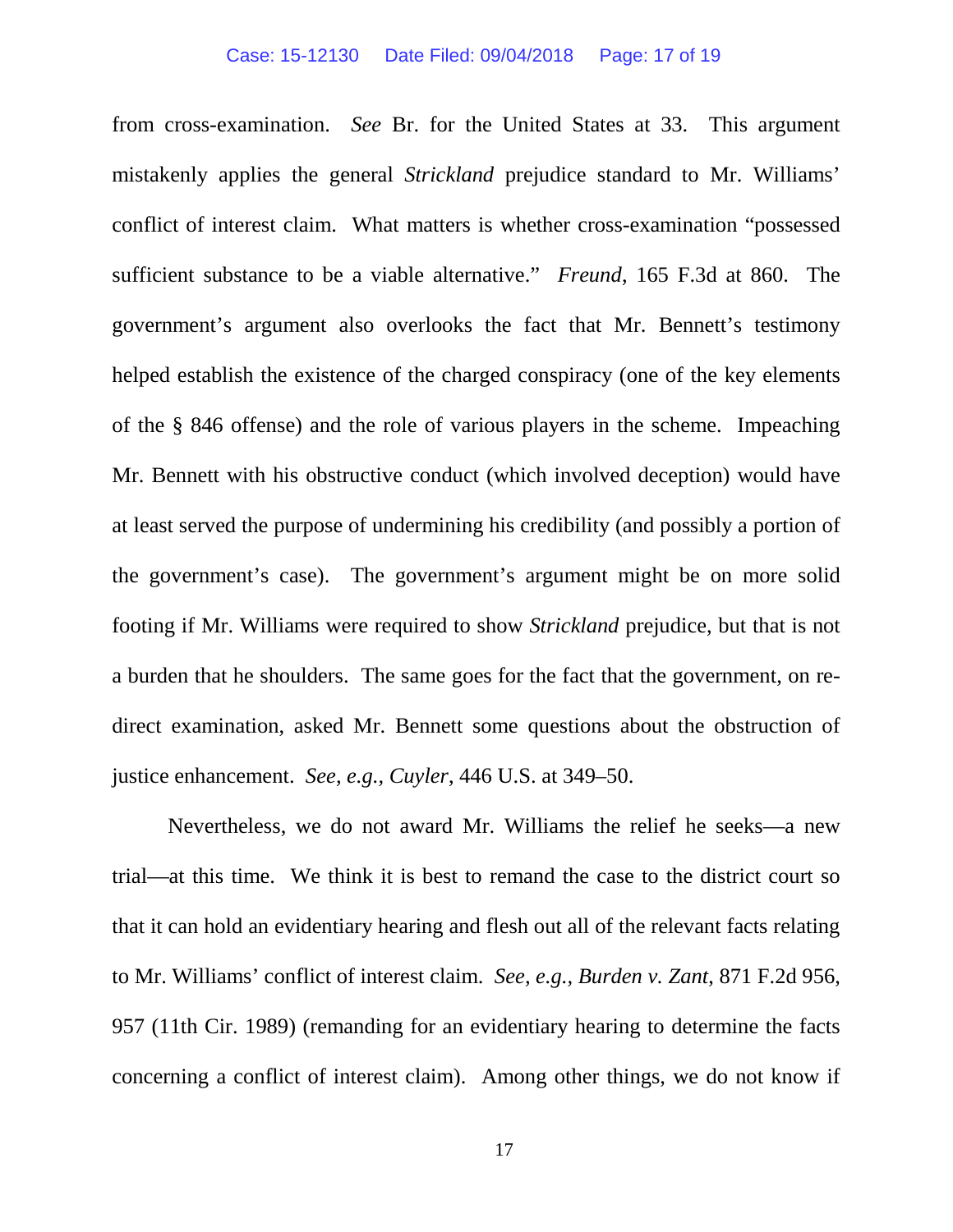Mr. Minix told Mr. Williams about his simultaneous representation of Mr. Bennett, or if Mr. Williams, having been so informed, was afforded a hearing under *United States v. Garcia*, 517 F.2d 272, 278 (5th Cir. 1975), or given the opportunity to seek independent legal advice about the conflict. We do not know the specifics of the agreement or understanding amongst the parties and the district court to limit Mr. Bennett's testimony at trial. We do not know if there were any discussions between Mr. Minix and Mr. Bennett concerning the latter's testimony at Mr. Williams' trial. And we do not know what other reasons Mr. Minix might have had—aside from the divided loyalties resulting from his simultaneous representation—to forgo cross-examination of Mr. Bennett.<sup>[4](#page-17-0)</sup>

## **III**

We remand for the limited purpose of having the district court conduct an evidentiary hearing on whether Mr. Minix's conflict resulted in an adverse effect. Once the district court has concluded the evidentiary hearing, it should prepare an

<span id="page-17-0"></span><sup>&</sup>lt;sup>4</sup> We are cognizant of the possibility that, due to the existence of the attorney-client privilege between Mr. Minix and both of his clients, the district court may not be able to answer all of the questions we have set out in the text (or others it deems relevant). That possibility is one of the reasons why the actual conflict standard does not demand a showing of traditional *Strickland*  prejudice. *See Mickens*, 535 U.S. at 168 ("[C]ounsel's conflicting obligations to multiple defendants 'effectively sea[l] his lips on crucial matters' and make it difficult to measure the precise harm arising from counsel's errors") (alterations in original, quoting *Holloway*, 435 U.S. at 489–90). It requires only some "link between the . . . conflict and the decision to forgo the alternative strategy of defense . . . [i.e., a showing] that the alternative defense was inherently in conflict with or not undertaken due to [Mr. Minix's] other loyalties or interests." *Freund*, 165 F.3d at 860.